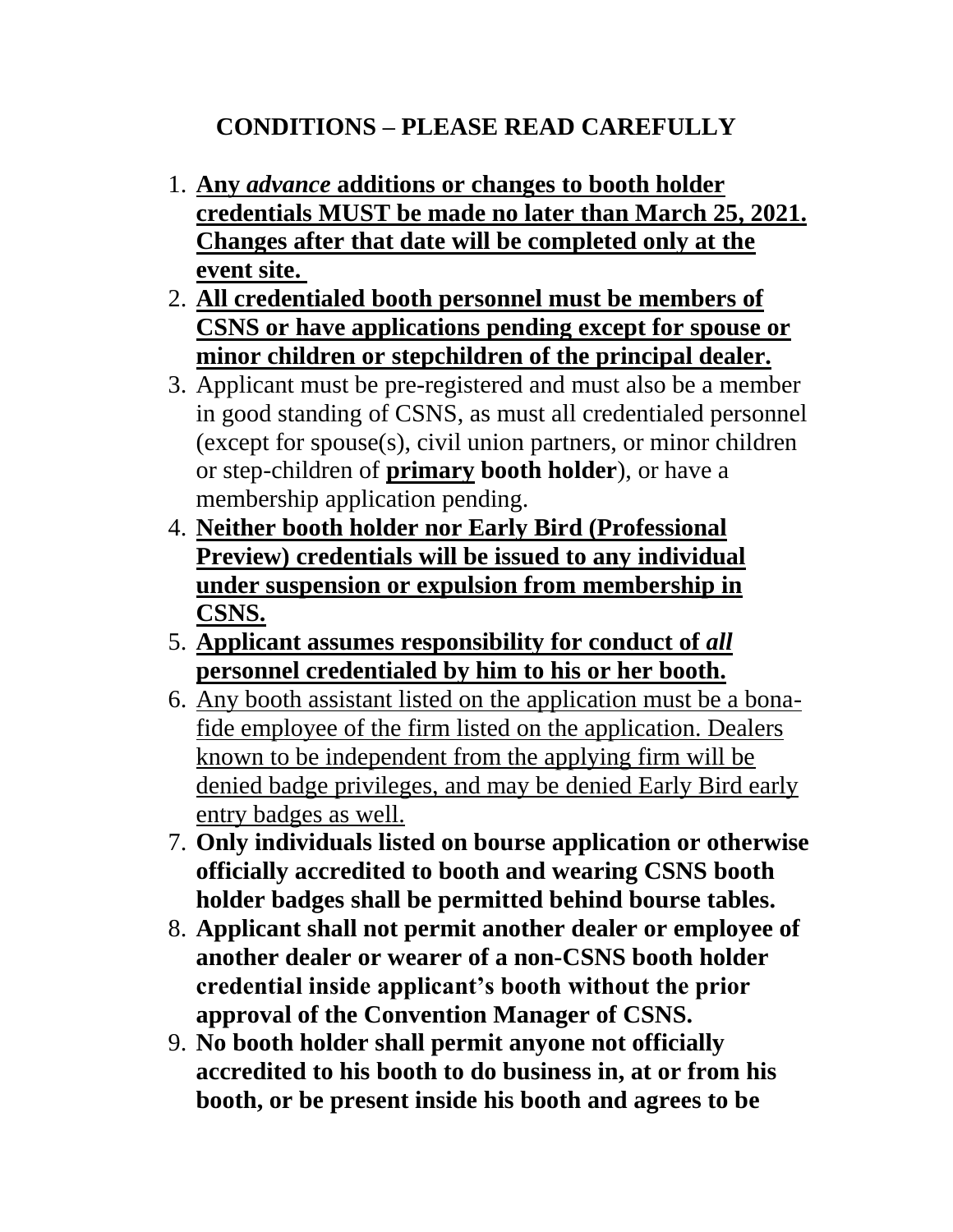**responsible for and the guarantor of all transactions conducted in, at or from his booth. Violations may result in suspension of bourse privileges or other disciplinary action at the discretion of the CSNS Board of Governors.**

- 10. **Booth holder badges are not transferable and cannot be loaned or given to others. Booth holder badges shall not be modified or changed in any way by badge holder. Violation of these provisions may result in penalties, including but not limited to suspension of bourse privileges or suspension or expulsion from CSNS.**
- 11. At least 75% of material on display shall be numismatic in nature unless the Convention Manager grants a written waiver.
- 12. If this application is granted, CSNS reserves the right to rescind allocation of bourse space if applicant subsequently is convicted of any felony. Applicant agrees to abide by all rules of the CSNS convention, including the Convention Manual, which is hereby incorporated in this contract by reference, and of the convention center and the political jurisdiction in which the event is held.
- 13. Although security will be furnished, applicant understands that such security is provided as an accommodation only and does not constitute: a guarantee against, a policy of insurance, or a promise to indemnify in the event of loss by fire, flood, sewer or plumbing backup, seepage, leakage or rupture, impact of falling objects, insect or vermin infestation or damage, collapse, robbery, theft, explosion (including, but not limited to nuclear explosion or contamination), mysterious disappearance, natural disaster, chemical, biological, mold, bacterial, odor infiltration or viral contamination or infection. **Applicant specifically acknowledges his or her responsibility to attend his or her booth during all booth holder and/or public hours of convention and further acknowledges that CSNS has advised him or her to obtain his or her own insurance**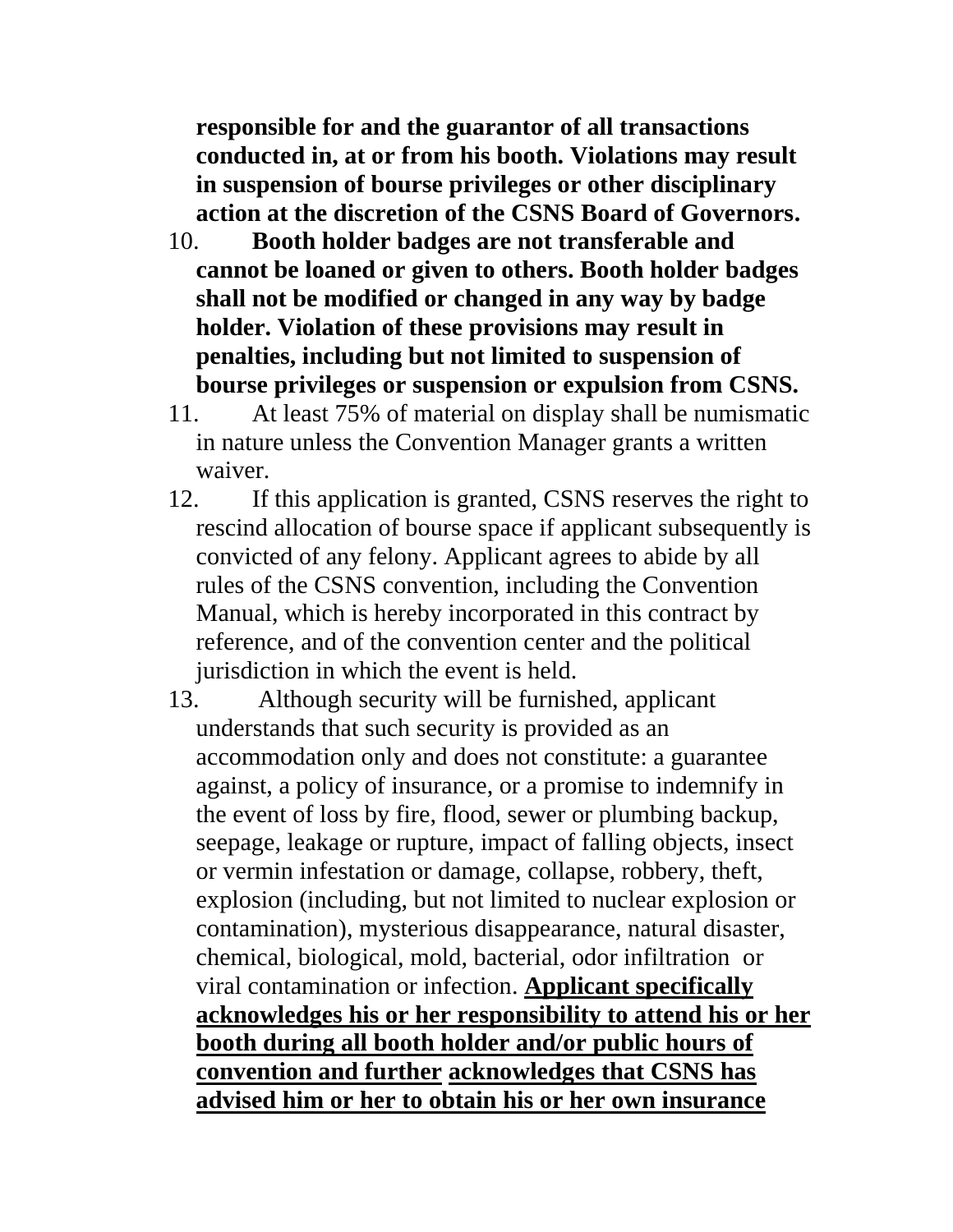**coverage. Applicant acknowledges having been advised of the availability of safe rentals and agrees to secure all containers housing or holding valuables, business records or inventory with chains, cables and/or other recognized security devices.**

- 14. **The submission of this application does not guarantee that bourse space will be granted. All applications are subject to review and approval by the CSNS Board of Governors. Booth locations are assigned at the discretion of the Convention Manager. Granting of a particular booth location in any given year does not establish a right to the same or any other location in future years.**
- 15. Applicant shall be responsible for obtaining all permits or licenses required, and agrees to conform to all statutes, ordinances and/or regulations of the City, County and State in which the convention is held.
- 16. It is understood and agreed that no refunds of bourse fees will be made after **March 1, 2021.** *All refund checks must be deposited within 60 days of the date of issuance.* Refunds are at the sole discretion of CSNS and subject to a per booth service charge of \$75 at the discretion of the Convention Manager. All bourse fees are fully earned by CSNS on receipt by CSNS.
- 17. No auction may be conducted in any form or format at any booth or by any booth holder at the convention or anywhere in the Renaissance Schaumburg Hotel and/or Convention Center during the period beginning seven days prior to the opening of the bourse and concluding seven days after the closing of the bourse without the prior written approval of the CSNS Board of Governors or the Convention Manager.
- 18. No auction lots may be shown or delivered at any bourse table for any auction being conducted within 50 miles of the convention site during the period beginning seven days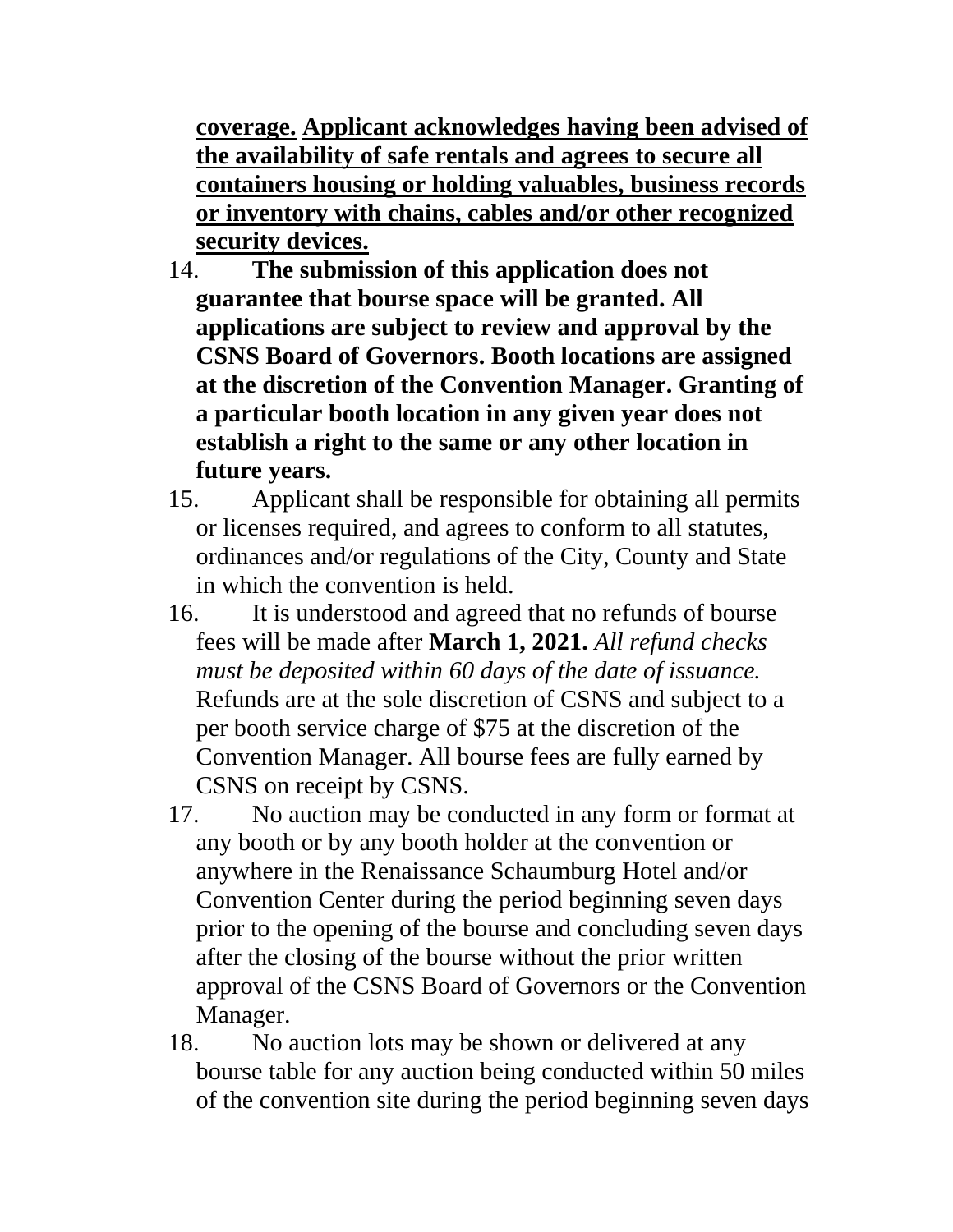prior to the opening of the convention and concluding seven days after the close of the convention unless a written waiver has been granted by the Convention Manager.

- 19. Encapsulation equipment shall not be operated in any booth on the bourse floor. Upon separate application by grading and encapsulation firms provision may be made to conduct such operations in a separate meeting room of the convention center
- 20. Booths not claimed by 9:00 A.M. Thursday April 22, 2021, may, at the sole option of CSNS, revert to CSNS for reassignment without refund to original booth holder. Later arrivals agree to notify the Convention Manager by phone at (719) 464-8801 prior to 4:00P.M. on April 21, 2021.
- 21. Club, association or numismatic society booths shall be used for noncommercial purposes only and no items, other than club memorabilia or services, shall be either bought or sold in, at or from such booths, except as authorized by the Convention Manager. Club booths must be manned at all times during public hours. Such booths shall not be used as a base from which to conduct commercial transactions, or as a means to obtain free early bird badges. Any violation of this will result in permanent cancellation of club table privileges in the future.

22. Applicant acknowledges that no refund of the bourse fee or any portion thereof shall be due applicant in the event that operation of the convention or any portion thereof is curtailed, reduced or prevented by curtailment of transportation, epidemic, severe weather, natural disaster, riot, rebellion, civil insurrection, act(s) of war, whether declared or undeclared, whether conducted or threatened by a governmental or non-governmental entity and/or acts of terrorism, whether actual or feared, imposition of martial law, suspension of civil liberties and/or any act or order of any governmental authority, whether civil or military.